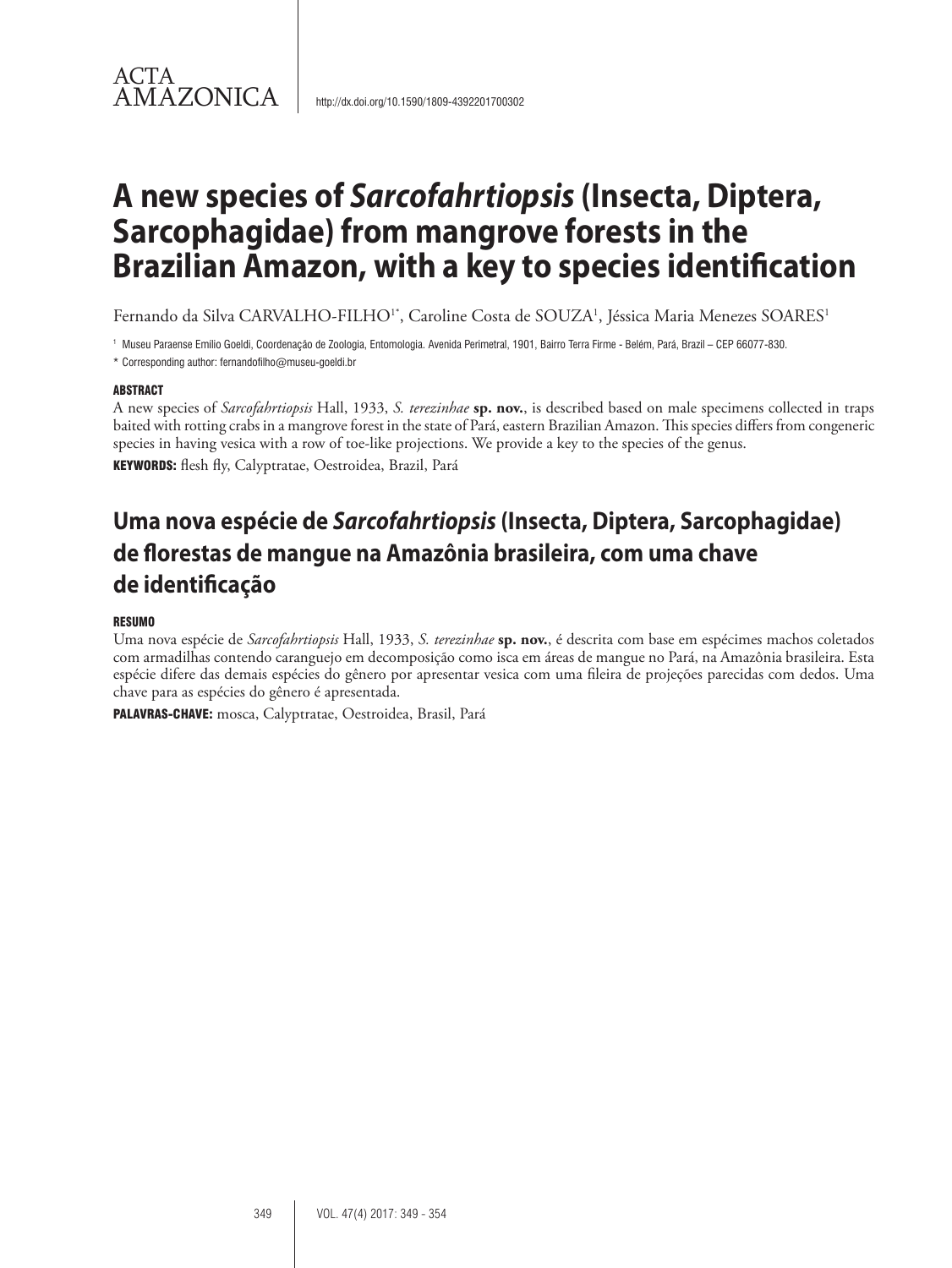A new species of *Sarcofahrtiopsis* (Insecta, Diptera, Sarcophagidae) from mangrove forests in the Brazilian Amazon, with a key to species identification

# **INTRODUCTION**

The family Sarcophagidae (flesh flies) is the second largest family in the superfamily Oestroidea, with some 173 genera and 3,094 species (Pape *et al*. 2011). The family is present in all biogeographical regions except Antarctica. While these flies occur in many types of environments, some occur in very specific habitats, such as grasslands, mangroves, oceanic beaches and inundated forests (Pape and Dahlem 2010).

The Brazilian Amazon has one of the country's largest areas of mangroves (Herz 1991), and some species of animals and plants are endemic to this environment. Few entomological studies have been made in mangroves, and most surveys of flesh flies in the Amazon have been restricted to non-inundated forests (Esposito and Linhares 2002; Sousa *et al.* 2011), which are the most accessible and frequently sampled environments.

*Sarcofahrtiopsis* Hall, 1933 comprises 13 species of small to medium-sized flies (3-6 mm in length) distributed from the southern United States (Florida and Texas) to northern South America. Most species are from Central America, including the Antillean Islands, and only two have been recorded from Brazil: *S. cuneata* (Townsend, 1935) (Amazonas, Ceará, Maranhão, Pará, Pernambuco, Rio de Janeiro) and *S. cupendipe* Carvalho-Filho & Esposito, 2014 (Pará) (Pape 1996; Carvalho-Filho *et al*. 2014). The biology of most of these species is unknown, but some have been reared from dead crabs (Pape and Méndez 2002; 2004), and from feces accumulated in the roosts of diskwinged bats, *Thyroptera* spp. Spix, 1823, in young coiled leaves of *Heliconia* L. and related banana-like plants (Pape *et al.* 2002, Carvalho-Filho *et al.* 2014).

In this paper we describe a new species of *Sarcofahrtiopsis*  collected in a mangrove forest in the Brazilian Amazon and provide a key to congeneric species based on males.

# **MATERIALS AND METHODS**

Specimens were collected in two mangrove forests in the state of Pará, in the eastern Brazilian Amazon: (1) on the margin of the Marapanim River (0°51'40.57"S, 47°40'6.36"W), in the village of Calafate, municipality of Magalhães Barata; and (2) in the village of Itapuá (0°49'46.23"S, 48°8'19.11"W), municipality of Vigia de Nazaré. These localities are located in the same region, that is tropical, warm and humid. The annual average temperature is 26°C and precipitation varies between 2500-3000mm (Bêrredo *et al*. 2008), with a dry season with mean monthly precipitation less than 50 mm, lasting from July to December (Fisch *et al*. 1998). The mangrove forests are composed mainly by *Avicennia germinans* (L.) Stearn., *Avicennia schaueriana* Stapf and Leechm ex Moldenke., *Laguncularia racemosa* (L.) Gaertn. f. and *Rhizophora mangle* L. (Menezes *et al*. 2008) and they are subject to a macrotidal regime (Schaeffer-Novelli *et al.* 2000), with tidal amplitude varying between 4 m and 7.5 m (Souza-Filho 2005).

Specimens of flesh flies were collected in traps made of 2-liter plastic bottles similar to those used by Amat (2010), but without alcohol, that were tied to the tree trunks about 1.50m from the ground. They were baited with rotting crab (*Ucides cordatus* L.), shrimp, fish and beef lung. Were utilized 15 traps for each kind of bait, totalizing 60 traps, that were exposed for 48h in the field. We obtained 805 flesh flies, four of which were utilized in the description of the new species. Specimens were collected under ICMBio/SISBIO license 8874-1. They were deposited in the entomological collection of Museu Paraense Emílio Goeldi (MPEG), Belém, Brazil.

Preparations of genitalia were made by removing the abdomen of a mounted specimen (dried specimens were first relaxed in high humidity) and clearing it in 10% KOH for 24h., after which it was washed in distilled water, and neutralized with acetic acid and 70% ethanol. The cleared abdomen was transferred to glycerin for further dissection, examination and drawing with the aid of a drawing tube attached to a compound microscope. Abdomen and genitalia were stored in plastic microvials pinned beneath the source specimen.

Terminology followed Cumming and Wood (2009) for external morphology and Giroux *et al*. (2010) for male terminalia. Label data are presented in verbatim quotation with individual lines separated by a forward slash (/) and individual labels separated by a double forward slash (//). Information on specimen labels (shape and color) is given in square brackets. The key was adapted from earlier keys by Pape and Méndez (2004) and Carvalho-Filho *et al.* (2014).

The map with the geographic records of species was generated using the software QGIS version 2.18.10. Collecting sites indicated on the map are based on data from literature (Dodge 1965; Pape 1996; Mello and Pape 2000; Pape and Méndez 2002; 2004; Pape *et al*. 2002; Carvalho-Filho *et al*. 2014).

# **RESULTS**

# *Sarcofahrtiopsis terezinhae* **sp. nov.**

# **Diagnosis**

Vein  $R_1$  setose only on proximal half. Sternite 5 shieldlike with a small median convexity on the posterior margin. Surstylus with distal portion curved posteriorly (Figure 1A). Pregonite with dorsal margin bearing a row of long and stout setae which are sligthly swollen apically (Figure 1C). Postgonal apodeme elongate (Figure 1C). Vesical extension elongate and without bifurcation apically (Figure 1D). Vesica with a row of toe-like projections on the apical margin (Figure 1D).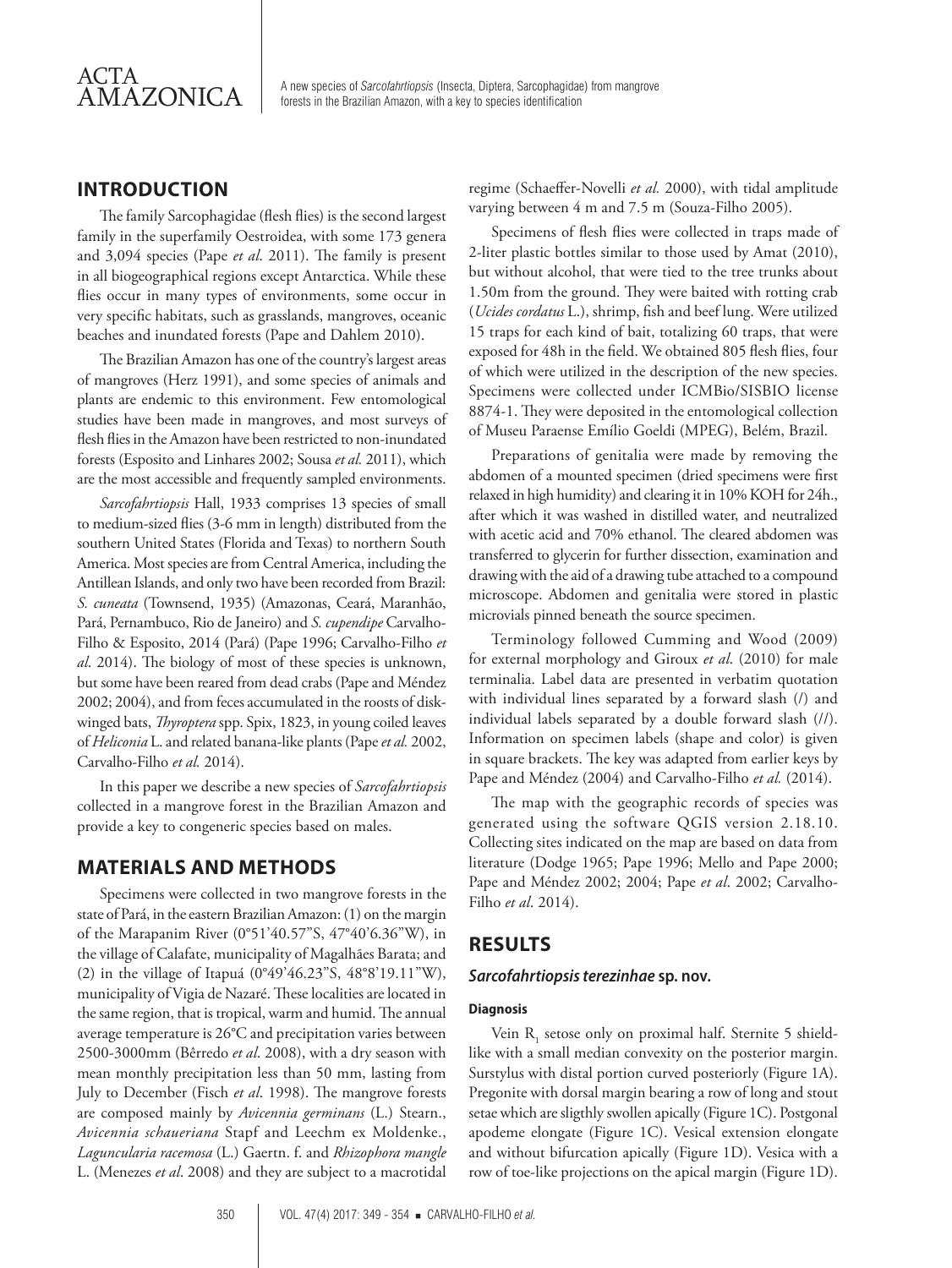A new species of *Sarcofahrtiopsis* (Insecta, Diptera, Sarcophagidae) from mangrove forests in the Brazilian Amazon, with a key to species identification



**Figure 1.** *Sarcofahrtiopsis terezinhae* **n. sp.**, male paratype. A. Epandrium, surstylus and cercus, left lateral view; B. Sternite 5, ventral view; C. Right gonite, lateral view; D. Phallus, lateral view. Scale bars  $= 0.1$  mm, except in Fig. 1A where it represents 0.2 mm. Abbreviations:  $pa = postgonal apodeme$ ,  $\text{prg} = \text{pregonite}$ ;  $\text{ptg} = \text{postgonite}$ ;  $\text{tp} = \text{toe-like projections}$ ;  $\text{v} = \text{vesica}$ ;  $\text{ve}$ = vesical extension.

#### **Etymology**

This species is named in honour of the second author's grandmother**,** Terezinha de Jesus Ferreira Costa, for her hospitality during fieldwork carried out in the village of Calafate.

### **Description**

Male. Body length: 4.63-5.10 mm (n = 4).

#### **Head**

Fronto-orbital and parafacial plates with golden pruinosity, postocular strip light golden. Parafacial plate with a row of three fine setae along the lower part of the eye. Frontal vitta black; frontal row of four setae; one reclinate and two proclinate orbital setae. Gena and postgena yellowish grey with black setae. Antenna black; first flagellomere about three times as long as pedicel; arista long plumose in basal two thirds. Palpus and proboscis black.

#### **Thorax**

Chaetotaxy: acrostichals 0+1, dorsocentrals 2+3, intraalars 1+2, supra-alars 2+3, postpronotals 2, postalars 2, notopleurals 2, katepisternals 2, scutellum with marginal setae 2, apicals 0, discals 1. Wing hyaline, basicosta brown, vein R<sub>1</sub> setose on basal half, vein  $R_{4+5}$  setose dorsally to crossvein r-m. Legs black; forefemur with several bristles along anterodorsal and anteroventral margins; foretibia with one anteroventral and one posterior seta; midfemur with two anterior and two anteroventral setae; midtibia with one anteroventral and two posterior setae; hindtibia with two anterior, one anteroventral, and two posterodorsal setae.

#### **Abdomen**

Tergites dark brown, tergites 3 to 5 each with a band of silvery gray pruinosity anterolaterally. Sternites light brown with silvery gray pruinosity.

Terminalia. Sternite 5 shield-like, not cleft, with posterior margin sligthly sinuous and with a small median convexity, covered with long and stout setae and posteriorlly, above the convexity, with some short and spine-like setae (Figure 1B). Syntergosternite 7+8, epandrium and cercus dark brown. Cercus short (shorther than epandrium) and curved in profile, tapering distally, with pointed apex, covered with long setae, distal third without setae and setulae. Surstylus broad, sligthly narrowed at middle, with rounded apex curved anteriorly, covered with short setulae and with long setae mainly distally (Figure 1A). Pregonite broad, shorther than postgonite, with dorsal margin bearing a row of long and stout setae, which are slightly swollen apically (Figure 1C). Postgonite claw-shaped with a long and stout seta on the anterior margin (Figure 1C). Postgonal apodeme elongate. Phallic tube elongate, narrow and tubular, slighly curved posteriorly (Figure 1D). Vesica (highlighted in dark gray) enlarged and irregular (Figure 1D); vesical extension elongated and almost straight with rounded apex (Figure 1D). In addition to the vesical extension, there are about five toe-like projections as about one-third or less longer of the total of the vesical extension length (Figure 1D).

#### **Female**

Unknown.

#### **Material examined**

Holotype male (Figure 2) labelled as follows: "Magalhães Barata, Pará, Brasil/ Vila de Calafate/ Manguezal [= mangrove forest] Açaiteua/16-18.XII.2015 [printed on rectangular white label]// Armadilha de garrafa Pet [= traps made of 2-liter plastic bottles]/ Isca de caranguejo [= crab bait]/ Cols: Souza, C.C.; Soares, J.M./ Tavares-Jesus, K.M." [printed on rectangular white label]. Specimen [MPEG 02022668] in good condition with terminalia extended.

Paratypes: three males labelled as the holotype and one male labelled as follow: "Vigia de Nazaré, Pará, Brasil/ Vila de Itapuá/ Manguezal [= mangrove forest] Anauerá/ 15-18.X.2015 [printed on rectangular white label]// Armadilha de garrafa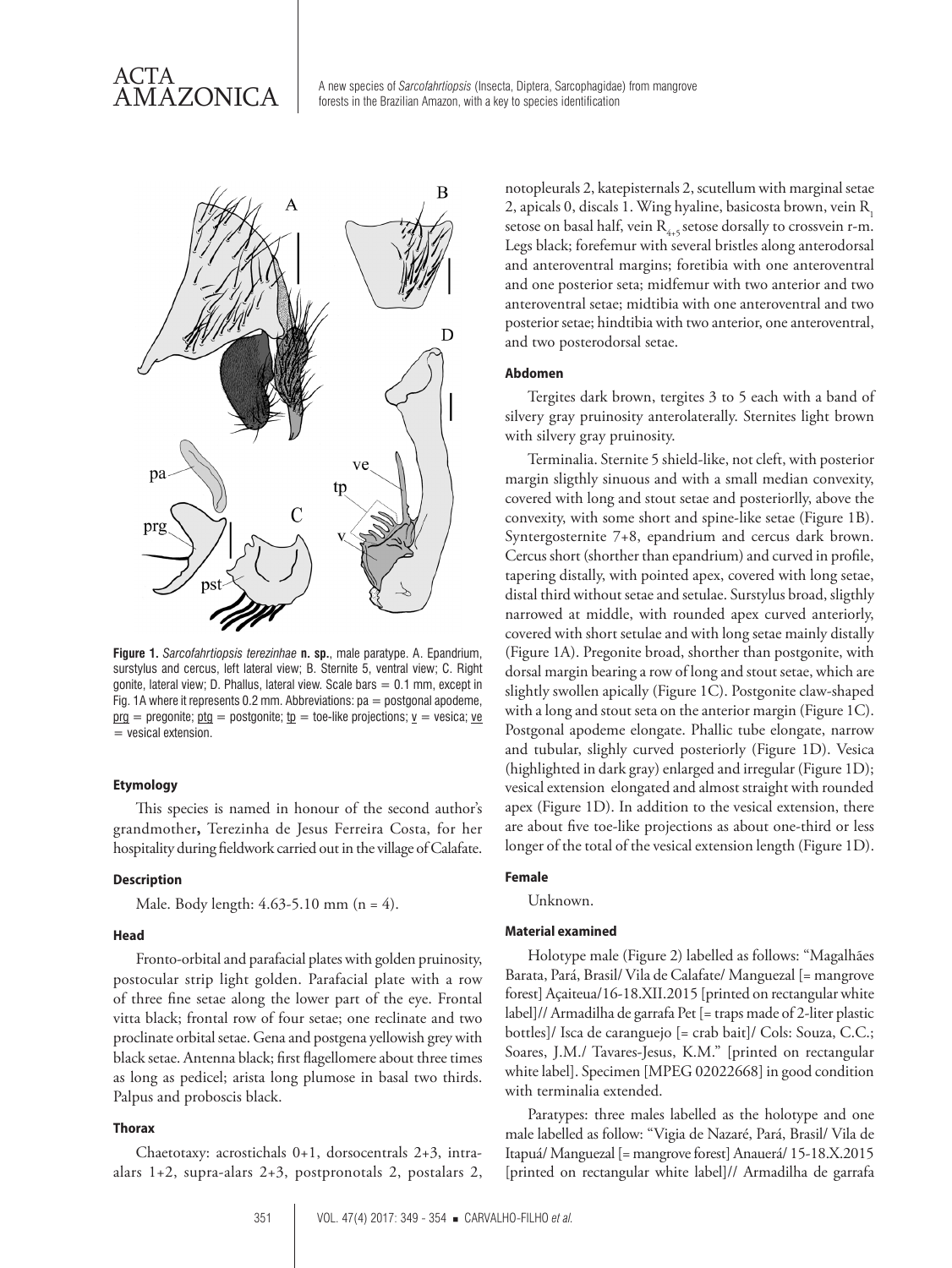# ACTA **AMAZONICA**

A new species of *Sarcofahrtiopsis* (Insecta, Diptera, Sarcophagidae) from mangrove forests in the Brazilian Amazon, with a key to species identification



**Figure 2.** *Sarcofahrtiopsis terezinhae* **n. sp.**, habitus of male holotype, lateral view. Scale bar  $= 1.0$  cm. This figure is in color in the electronic version.

Pet [= traps made of 2-liter plastic bottles]/ Isca de caranguejo [= crab bait]/ Cols: Souza, C.C.; Soares, J.M./ Tavares-Jesus, K.M." [printed on rectangular white label]. One paratype [MPEG 02022667] laterally flattened, anterior legs missing and terminalia glued to cardboard triangle pinned below the specimen. One paratype [MPEG 02022669] without head, abdomen, right mid leg and left hind leg. The paratype [MPEG 02022670] from Vigia de Nazaré is in good condition.

# **Geographical record**

NEOTROPICAL—Brazil (Pará).

# **Key to the identification of** *Sarcofahrtiopsis* **spp. (males only)**

Modified from Pape and Méndez (2004) and Carvalho-Filho *et al.* (2014).

Females are not included in this key since they are unknown for most of the species. *Sarcofahrtiopsis diembroma* Dodge, 1965 was not included because only the female is known.

1. Vein R1 setose along full length. Postgonal apodeme not elongate [Figure 3 in Carvalho-Filho *et al.* (2014)] ............. 2

- Vein R1 setose only proximal to the knob at level of subcostal break. Postgonal apodeme distinctly elongate [Figures 13 and 22 in Mello-Patiu and Pape (2000)] .................................... 3

2. Distiphallus laterally without cuticular spines [Figure 5 in Carvalho-Filho *et al.* (2014)]. Postgonite with tip strongly curved [Figure 3 in Carvalho-Filho *et al.* (2014)]. Surstylus

| without spines on basal half [Figure 1 in Carvalho-Filho et al.<br>(2014)]  S. cupendipe Carvalho-Filho & Esposito                                                                                                                                               |
|------------------------------------------------------------------------------------------------------------------------------------------------------------------------------------------------------------------------------------------------------------------|
| - Distiphallus laterally with minute cuticular spines [Figure 1<br>in Pape et al. (2002)]. Postgonite with tip gently curved [Figure<br>3 in Pape et al. (2002)]. Surstylus with spines on basal half<br>S. thyropteronthos Pape, Dechmann & Vonhof              |
| 3. Abdominal tergite 5 reddish  S. baumhoveri Dodge                                                                                                                                                                                                              |
|                                                                                                                                                                                                                                                                  |
| 4. Vesica with apical margin bearing a spiny process in addition<br>to the usual vesical extension [Figure 29 in Dodge (1965)]                                                                                                                                   |
| - Vesica without separate spiny process on apical margin, only<br>showing the vesical extension [Figure 24 in Mello-Patiu &                                                                                                                                      |
| 5. Vesical extension with a small or a large bifurcation [Figure<br>24 in Mello-Patiu and Pape (2000) and Figures 1, 2, 4 and 5                                                                                                                                  |
| - Vesical extension simple, entirely without bifurcation [Figure                                                                                                                                                                                                 |
| 6. Vesical bifurcation small, mainly a subapical barb- or thorn-<br>like process [Figure 24 in Mello-Patiu and Pape (2000)]                                                                                                                                      |
| - Vesical bifurcation large, both prongs about equally long<br>[Figures 1, 2, 4 and 5 in Pape and Méndez (2004)]  7                                                                                                                                              |
| 7. Cercus distally slightly swollen and compressed, tip blunt                                                                                                                                                                                                    |
| - Cercus gradually tapering, tip pointed [Figures 3 and 6 in                                                                                                                                                                                                     |
| 8. Vesical bifurcation with prongs of about equal length,<br>the one perpendicular to the longitudinal axis of the vesical<br>extension set close to base [Figures1 and 2 in Pape and Méndez                                                                     |
| - Vesical bifurcation with prongs of subequal length, the one<br>perpendicular to the longitudinal axis of the vesical extension<br>is shortest and set just proximal to the mid point [Figures 4 and<br>5 in Pape and Méndez (2004)]  S. chiriqui Pape & Méndez |
| 9. Vesical extension much longer than remaining vesica and<br>with a spade- or shovel-like flattened tip [Figure 15 in Mello-<br>Patiu and Pape (2000)]  S. spathor Mello-Patiu & Pape                                                                           |
| - Vesical extension at most as long as remaining vesica, tip not                                                                                                                                                                                                 |
| 10. Vesica rounded or broadly oval [Figure 24 in Dodge                                                                                                                                                                                                           |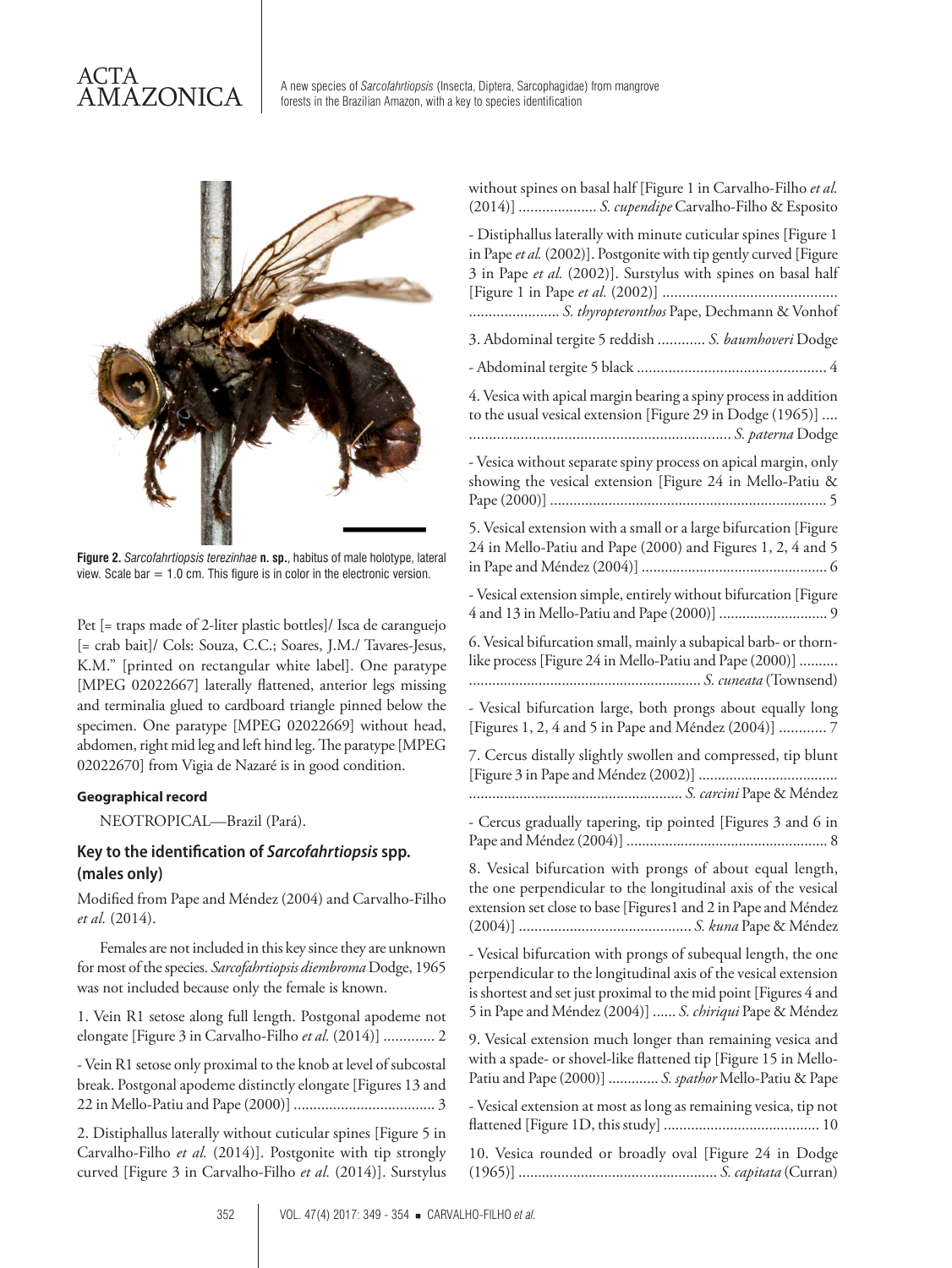

A new species of *Sarcofahrtiopsis* (Insecta, Diptera, Sarcophagidae) from mangrove forests in the Brazilian Amazon, with a key to species identification

- Vesica more irregular, almost triangular [Figure 1D, this study] ................................................................................ 11

11. Vesica with long (about one-third or less longer than the total vesical extension length) toe-like projections on the apical margin [Figure 1D, this study]. Ventral margin of vesica without a quadrate projection [Figure 1D, this study]. Surstylus with distal portion curved posteriorly [Figure 1A, this study]. Basicosta brown ................... *S. terezinhae* **sp. nov.**

- Vesica with very small (less than a fifth of the vesical total length) spine-like projections on the apical margin [Figures 22 and 25 in Dodge (1965)]. Ventral margin of vesica with a quadrate projection [Figures 22 and 25 in Dodge (1965)]. Surstylus with distal portion not curved posteriorly [Figures 22 and 25 in Dodge (1965)]. Basicosta brown or yellowish ........ .......................................................................................... 12

12. Basicosta yellowish. Vesica with 4 to 5 spines on the apical margin [Figure 25 in Dodge (1965)] ................. *S. farri* Dodge

- Basicosta brown. Vesica with 8 to 10 spines on the apical margin [Figure 22 in Dodge (1965)] ....... *S. jamaicensis* Dodge

# **DISCUSSION**

The new species described in here differs from congeneric species in having the vesica with about five toe-like projections (about one-third or less longer than the total vesical length) close to the vesical extensison (see Figure 1D). *Sarcofahrtiopsis farri*, *S. paterna* and *S. jamaincens* also show vesica with projections close to the vesical extension, however these are tiny and pointed apically.

One of the diagnostic features of *Sarcofahrtiopsis* is the presence of strong setae along the dorsal margin of the pregonite (Lopes 1990). However, the four species described after Lopes' work (*S. baumhoveri*, *S. cupendipe, S. spathor*, and *S. thyropteronthos*) did not have this feature. For this reason, Mello-Patiu and Pape (2000) did not include this feature in their diagnosis of the genus and considered it to be a diagnostic feature of a subset of species, which includes the new species described herein.

All the studied specimens were collected in mangrove forest, which suggests that *S. terezinhae* is associated with this environment. Other species of this genus also show a close association with marine coastal environments (Pape and Méndez 2002; 2004). This is the third species of *Sarcofahrtiopsis* described for South America (Figure 3). The other two species are associated with terra-firme forest environments.

The biology of most *Sarcofahrtiopsis* species remains unknown. Two species have been collected only in the feces of disk-winged bats, *Thyroptera* spp. (Pape *et al*. 2002; Carvalho-Filho *et al*. 2014), while *S. cuneata* has been collected in large numbers in traps baited with rotting beef lung (Sousa *et al.* 2011), and visiting human feces or rotting fish (Lopes



**Figure 3.** Geographic records of *Sarcofahrtiopsis*.

1973; Pape and Mendéz 2002). *Sarcofahrtiopsis terezinhae*  was collected in traps baited only with *Ucides cordatus* crabs, a species common in mangroves. We hypothesize that *S terezinhae* possibly uses dead crabs as a breeding substrate, as do other three species in the genus (Pape and Méndez 2002; 2004).

# **ACKNOWLEDGEMENTS**

We thank Ronaldo Ferreira Costa, Valdomiro Ferreira Costa, Luiz Gustavo Andrade, Klycya Mayara Tavares and Raimundo Luiz Sousa for their help with fieldwork in the mangrove forests and Terezinha de Jesus Ferreira Costa, Rosa Mery de Morais Sousa and Luiz de Gonzaga Saldanha Sousa for their hospitality. We are grateful to Dr William L. Overal (MPEG) for reviewing the English and for suggestions.

# **REFERENCES**

- Amat, E. 2010. Notes on necrophagous flies (Diptdera: Calyptratae) associated to fish carrion in Colombian Amazon. *Acta Amazonica,* 40: 397-400.
- Berrêdo, J.F.; Costa, M.L.; Progene, M.P.S. 2008. Efeitos das variações sazonais do clima tropical úmido sobre as águas e